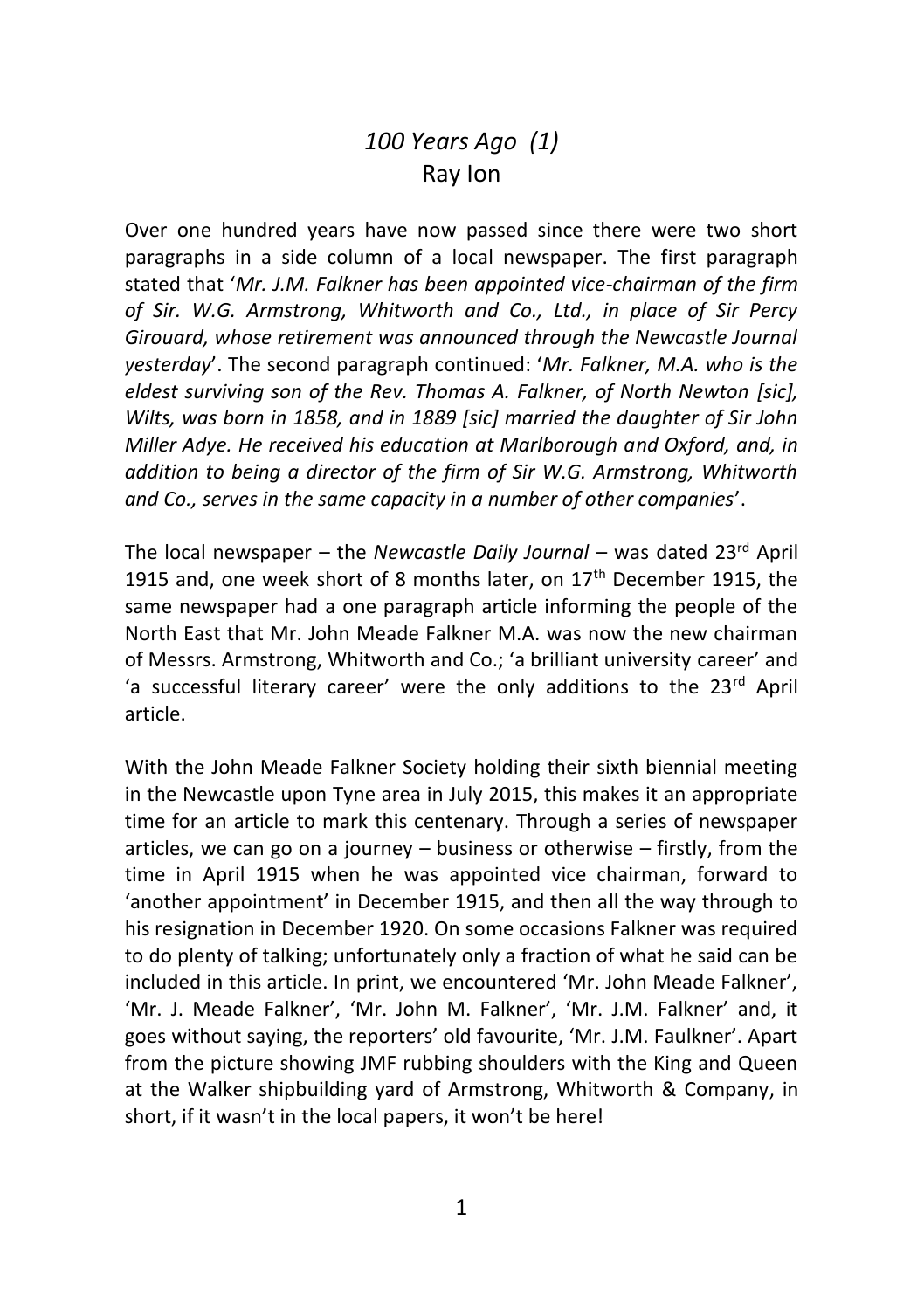The local newspapers used for this research were the *Illustrated Chronicle* and the *Newcastle Daily Journal*.



 **JMF (left) alongside the Prime Minister The Prime Minister (right) at the on the platform at Newcastle Central Elswick works – with JMF looking Station, shortly after Mr. Asquith's arrival on ('I.C.' photo)**



Actually, JMF's final act, prior to being appointed vice chairman, was to be present, along with the Lord Mayor of Newcastle, and other Elswick personnel, at Newcastle Central Station to welcome the Prime Minister, Mr. Herbert Asquith, and to accompany him, his wife and their two daughters, to a sell-out meeting of munition workers at the Palace Theatre, in the city centre. This meeting (which was the main purpose of the two day visit) took place on 20<sup>th</sup> April, 1915 and, '*prominently to the front'* was how the *Newcastle Daily Journal*, on the following day, described the location of the platform that '*Mr. J.M. Falkner*' was seated at. (JMF possibly remained seated – or so it seems – as he received no further mention in the report. The next day's newspaper reported that '*The Prime Minister paid a visit to the Elswick works yesterday morning for the purpose of seeing the actual manufacturing process in the making of munitions of war*', again, without giving JMF any sort of mention. From these two days, though, the Illustrated Chronicle published photographs showing JMF alongside Asquith, shortly after arrival at Newcastle Central Station, and followed up the next day with another at Elswick, again in the company of the Premier. Mr. Asquith was bid farewell and his party then left for London by the 12.43 express.

A week or so later, on 29<sup>th</sup> April, some details from the 20<sup>th</sup> Annual Report were published in the press, but all that is of interest to us were a handful of words to confirm that 'Mr. J.M. Falkner has been appointed vice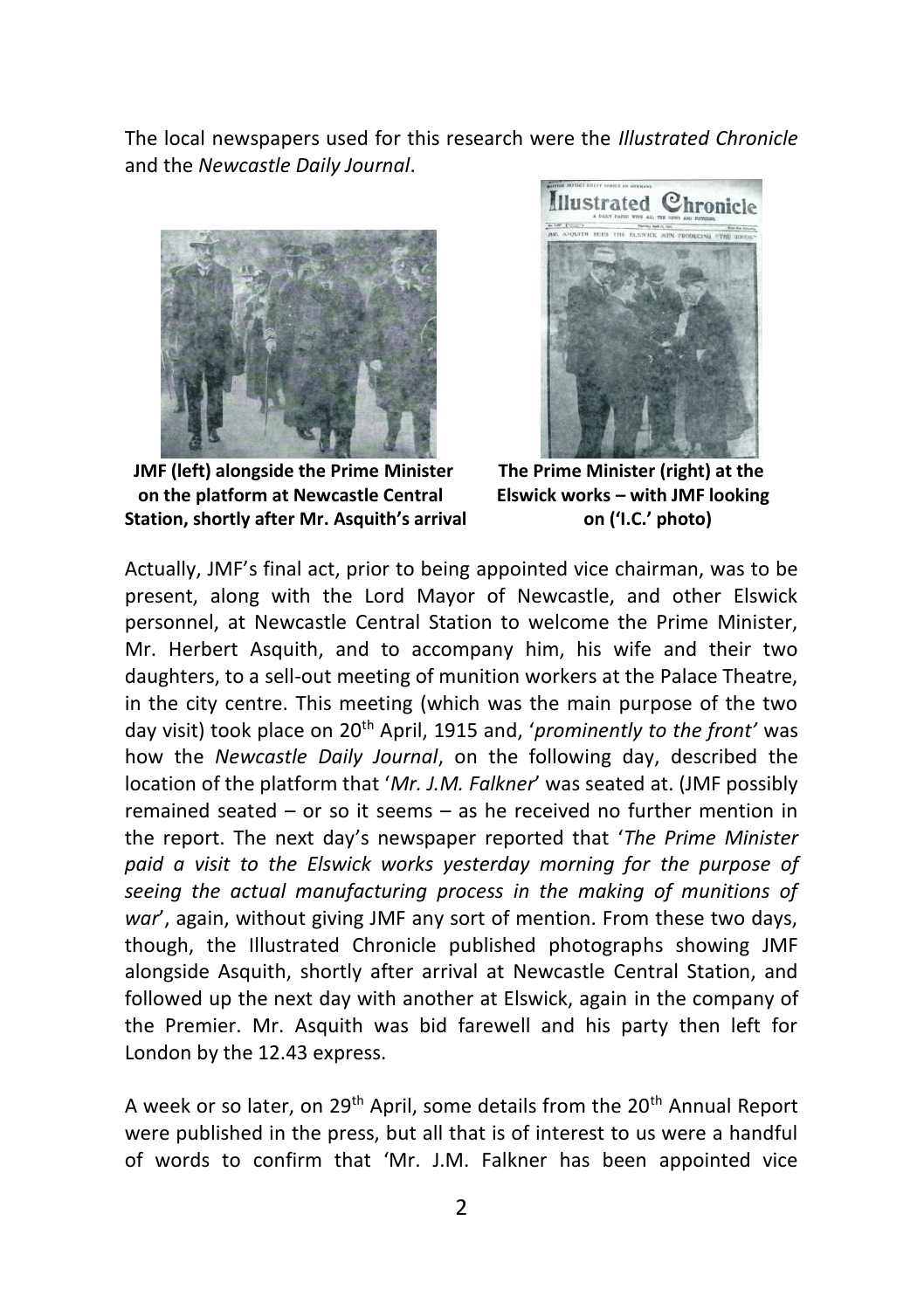chairman'. Because of '*war conditions*' and '*the complexity of the business*', there were restrictions on the publication of information about the company's operations. With Sir Andrew Noble unable to attend the  $21<sup>st</sup>$ Annual General Meeting of the company at the Elswick Mechanics' Institute, it meant that the  $8<sup>th</sup>$  May saw, for the first time in print, the words '*Mr. John M. Falkner (vice-chairman) presiding*'. This was the AGM of a shipbuilding and armaments manufacturer nine months into a war so, as one can imagine, there was much to get through.

**The Elswick Mechanics' Institute & Library, built in 1863 and pictured shortly before demolition in the late 1970s. The library listed among its 1916 catalogue,** *The Lost Stradivarius* **(no.20),** *Moonfleet* **(No.26) and The** *Nebuly Coat* **(No.32). The library index showed the author of these books as J.M. Faulkner. (1)**



The new vice chairman (referred to several times as chairman in the report) opened the proceedings and expressed disappointment at the absence of Sir Andrew Noble, saying '*We regret that Sir Andrew Noble is unable to preside at the annual meeting today…he has not failed to take the chair at a general meeting since a serious accident kept him away in 1901*'.

The main items of concern were:

**The Accounts:** Falkner apologised for the delay in the making up of the accounts and laid the blame at the '*extension and complexity of orders in hand' which have 'put a severe strain on our accounts staff*'.

**Demands on the Firm:** Comments from Falkner included '*the outbreak of the war, as is only natural, has affected the usual policy and operations of this firm…we have been obliged to suspend all foreign work, and have become a British arsenal on an enormous scale…a grave crisis like the present shows the capital importance of great armament firms. In the past they have often been criticised: but, now that a life and death struggle is forced upon us, it is difficult to imagine what the position of the Empire would have been without them…the circumstances of the time preclude our publishing information as to the orders which we have in hand or as to our output, but both are unprecedented*' and, on various labour problems,…*'these conditions are very different from those which were*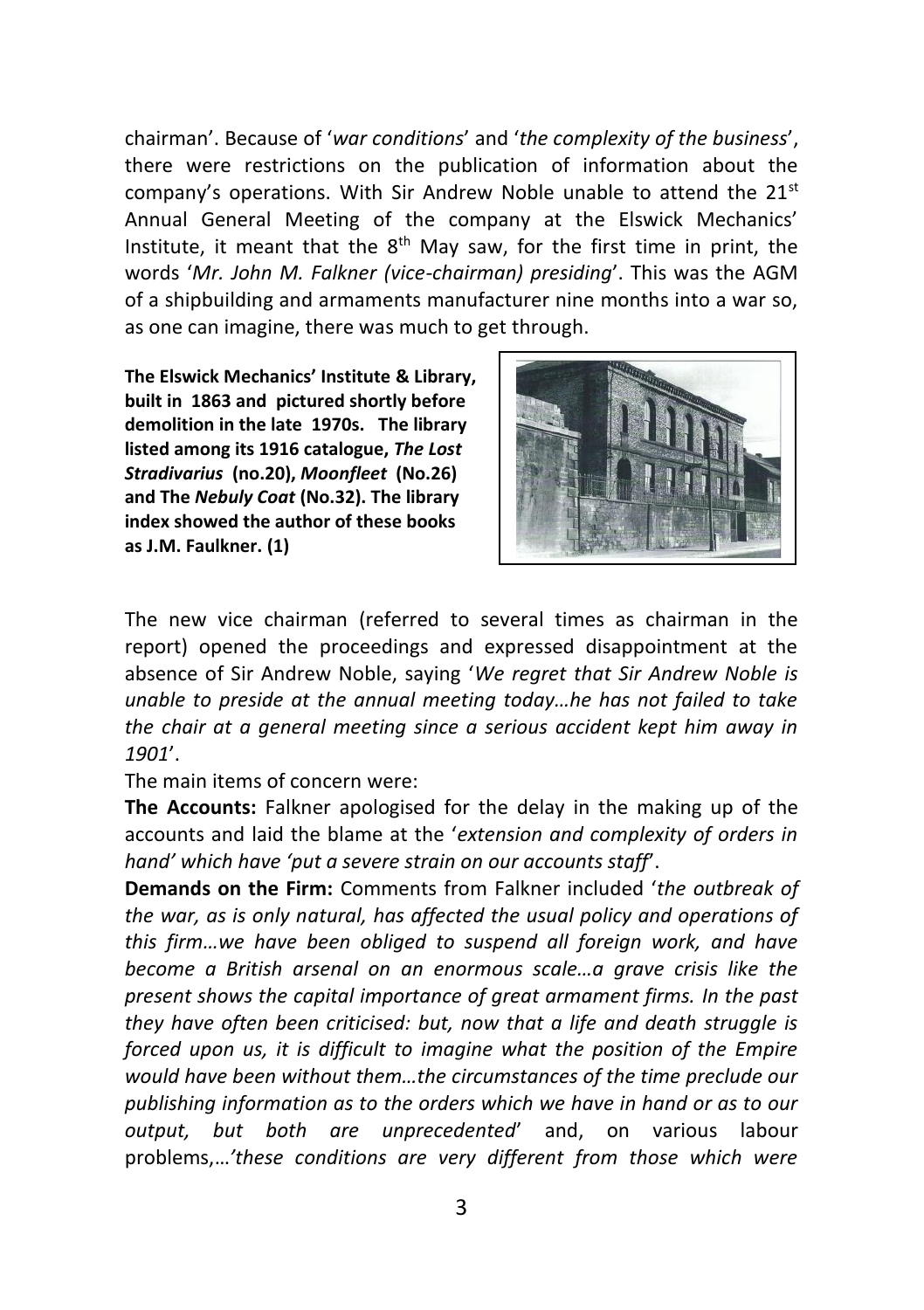*expected to prevail when the war began. Instead of the anticipated want of employment and consequent distress, we find the demand for labour is such as has certainly never been known in the district*'…before finishing with…*'there is a continuous pressure upon the working classes which involves a physical strain, if regular hours are kept, and large earnings are possible, which carry with them their own temptations*'.

**Question of Lost Time:** The Chairman, despite by his own admission of not wanting to enter the controversy over lost time, still felt obliged to comment that '*there is no doubt that much time is lost, but unless the bulk of our workmen had shown themselves patriotic in their endeavours, nothing like the present results could be obtained*'; to be followed in quick succession by '*a large number of men are now employed who would not have been accepted under ordinary circumstances and they are earning higher wages than they know how to handle…laxities have to be tolerated…the highly skilled society men, and especially those who have been many years in our service, are working long hours and giving, we believe, an honest output*'. (applause) '*Let us hope that a greater realisation of the country's danger is forcing itself upon everybody's mind. In the meantime criticism of the Government, or of classes, or even of individuals ought to be reduced to its lowest limit. Unity is the most important factor of the situation*'.

**More Workmen Wanted:** Falkner began… '*our difficulties, owing to the shortage of skilled labour have been for a long time the subject of public discussion. Since last August we have engaged many thousands of new hands, and we need many thousands more*'.

In praising the recently departed **Sir Percy Girouard**, who had been called to the War Office, Falkner then found time to say: '*he has been with us three years, and rendered invaluable services…nobody could have shown greater energy in helping direct our affairs… we shall miss his remarkable powers of organisation, but hope that he may be of real help to the country'.*



The praise continued with…'*I now add that no praise is too great for the spirit shown by all our staff of managers, clerks, draughtsmen, and foremen.* [Their] *unfailing ardour, loyalty, and perseverance in the vitally important work entrusted to the company'* was also commented on. The Board, he said, were '*anxious that shareholders should understand all this*'. Reluctant to single out anyone, he did give '*a special commendation to the*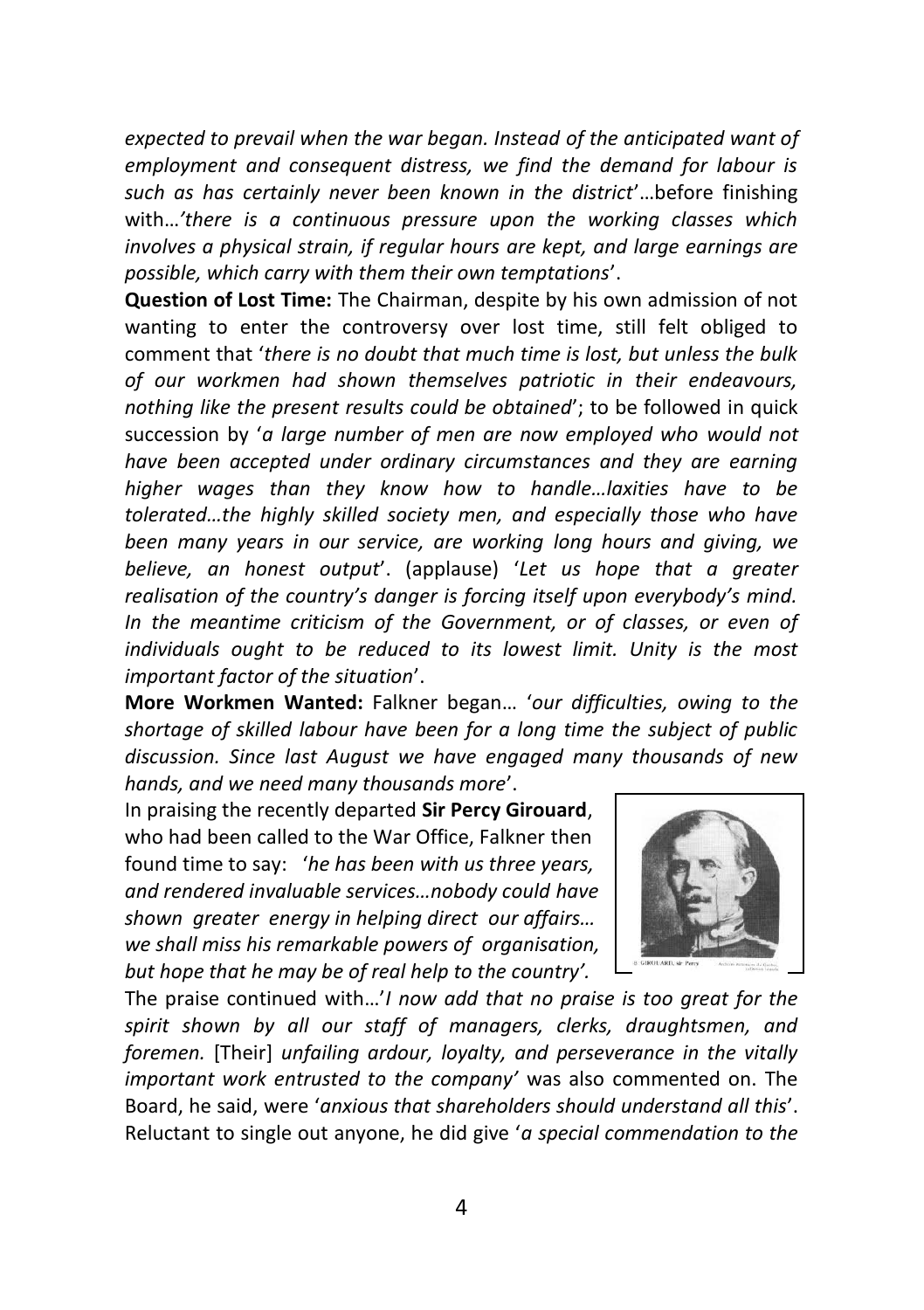*foremen as a class. They must always be the backbone of industrial organisations*'.

**Financial Problems:** Falkner explained that the directors had '*adopted a well-considered and judicious policy*' for the dividend distribution for last year's working, but, although '*the volume of work passing through the shops at present is enormous and future prospects would be considered very favourable*', could he foresee problems? His next few words – *'the increases in the cost of labour and materials are apt to upset calculations*' – suggests that he could. The financial side concluded with comments on '*the severe strain upon our financial resources…working capital required to cope with business in hand'*, and being '*able to meet the demands upon us without having recourse to the issue of the authorised £1,000,000 of second preference shares*'.

**Ottoman Docks Company:** Various reassurances were given to shareholders who had purchased bonds with this company, with whom Armstrong Whitworth had an interest. Despite the case, in Falkner's words, '*bristling with difficulties, legal and international*', he trusted '*that those who bought shares would forgive the delay*'. A solution was put forward, which Mr. Saxton Noble seconded. This was agreed to without question or discussion. This was the final (main) topic on the agenda.

The chairman moved, and a resolution was put forward (which was seconded and agreed to) regarding the share dividend for the past year. There was then the re-election of directors and the re-appointment of auditors before Mr. W. Maxwell proposed a vote of thanks to the chairman, saying '*they felt certain that in the vice-chairman they had a valuable asset*'. The chairman, in replying, said '*he hoped they would all meet again next year, and that Sir Andrew Noble would be present, and that the prospects, which seemed good, would be realised*'.

The *Newcastle Daily Journal*, on the same day (8<sup>th</sup> May) again mentioned Falkner, when munitions and liquor and the problem of lost time were further discussed. The reporter was of the opinion that Mr. J.M. Falkner had dealt with these 'vexed questions' in a 'tactful manner'.

Possibly a new experience for Falkner was reported on, on Thursday 20<sup>th</sup> May, when His Majesty the King made a two-day visit to Tyneside. After arriving at Newcastle Central Station, the King and his party were transported variously by Royal train, motor car and the Tyne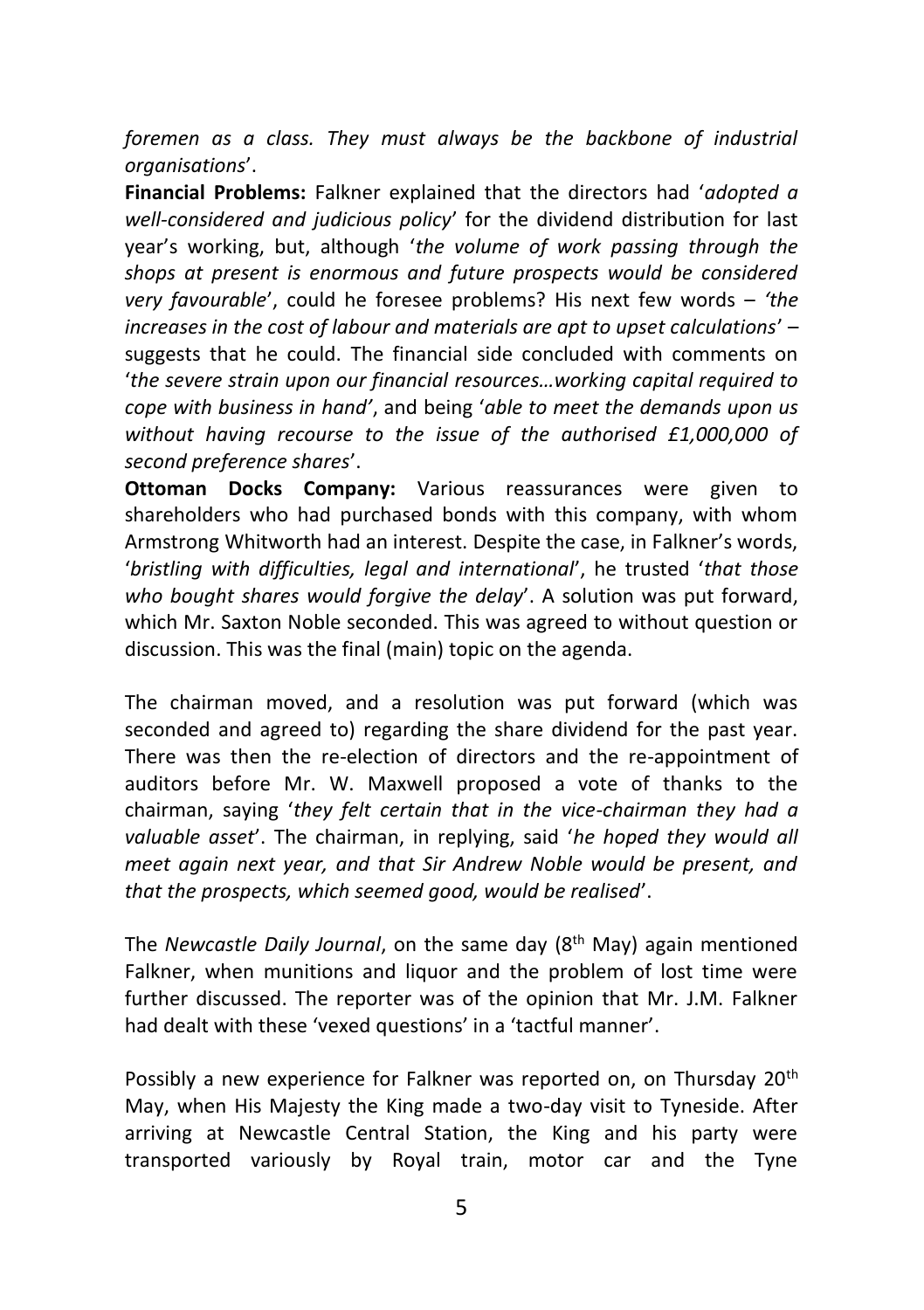Commissioner's yacht as they visited engineering and shipbuilding yards in and around Wallsend. At 12.05 the King and his party left Wallsend and made their way the short distance to the 'new yard' at Walker of Messrs. Armstrong, Whitworth and Company. '*There was much to engage the attention of the party*' and '*Mr. J.M. Falkner (vice chairman of the company) was present to receive the King'*. The following day, 21<sup>st</sup> May, the newspapers had many column inches telling of day two of the Royal visit, which began with an early morning inspection of the Elswick works and continued on to Scotswood where, on arrival, '*the party was met by Mr. Falkner, Mr. Saxton Noble and other directors*'. Earlier in the same article, '*Mr. Falkner, vice chairman of the Elswick Company*' was mentioned alongside Vice Admiral Sir Colin Keppel and staff, the Lord Lieutenant of the county, the Duke of Northumberland, the Lord Lieutenant of Durham County, the Earl of Durham, the Lord Mayor of Newcastle and many others. Falkner, it appears, spent most of the morning with the King and Lord Kitchener, Secretary of State for War who had accompanied the royal party. The rest of the day for the two VIPs was spent first on the Newcastle Town Moor with '*a great review of troops'*, then later '*visiting hospitals in the city where the wounded are being nursed'*.

The hoped-for attendance of Sir Andrew Noble at the company's 1916 AGM did not materialise. His death occurred in October 1915; Falkner was mentioned once in the obituary. The obituary article of 23<sup>rd</sup> October told of the time when Sir Andrew had occasion, in 1901, to '*save his own life*' and, '*the story was succinctly told by the then secretary of the company, Mr. J. Meade Falkner M.A. at a meeting of the Elswick Institute at which Sir Andrew had hoped to preside. Mr. Falkner explained that Sir Andrew had had a severe fall when out cycling and severed the main artery of his leg. With the use of a pocket handkerchief and the spanner of his bicycle he was enabled to make an improvised tourniquet and stopped the flow of blood*'.

**North Country Notes** column (*Newcastle Daily Journal*), 17th December 1915, included a few snippets about the new chairman of Messrs. Armstrong, Whitworth and Co. Another snippet in the same column, for 20th December, read '*A correspondent draws attention to the rather curious fact that both the new chairman of the Elswick firm, Mr. J.M. Falkner, and the secretary, Mr. A.H.J. Cochrane, have achieved some distinction with the pen. Mr Falkner, when he is not thinking of battleships,*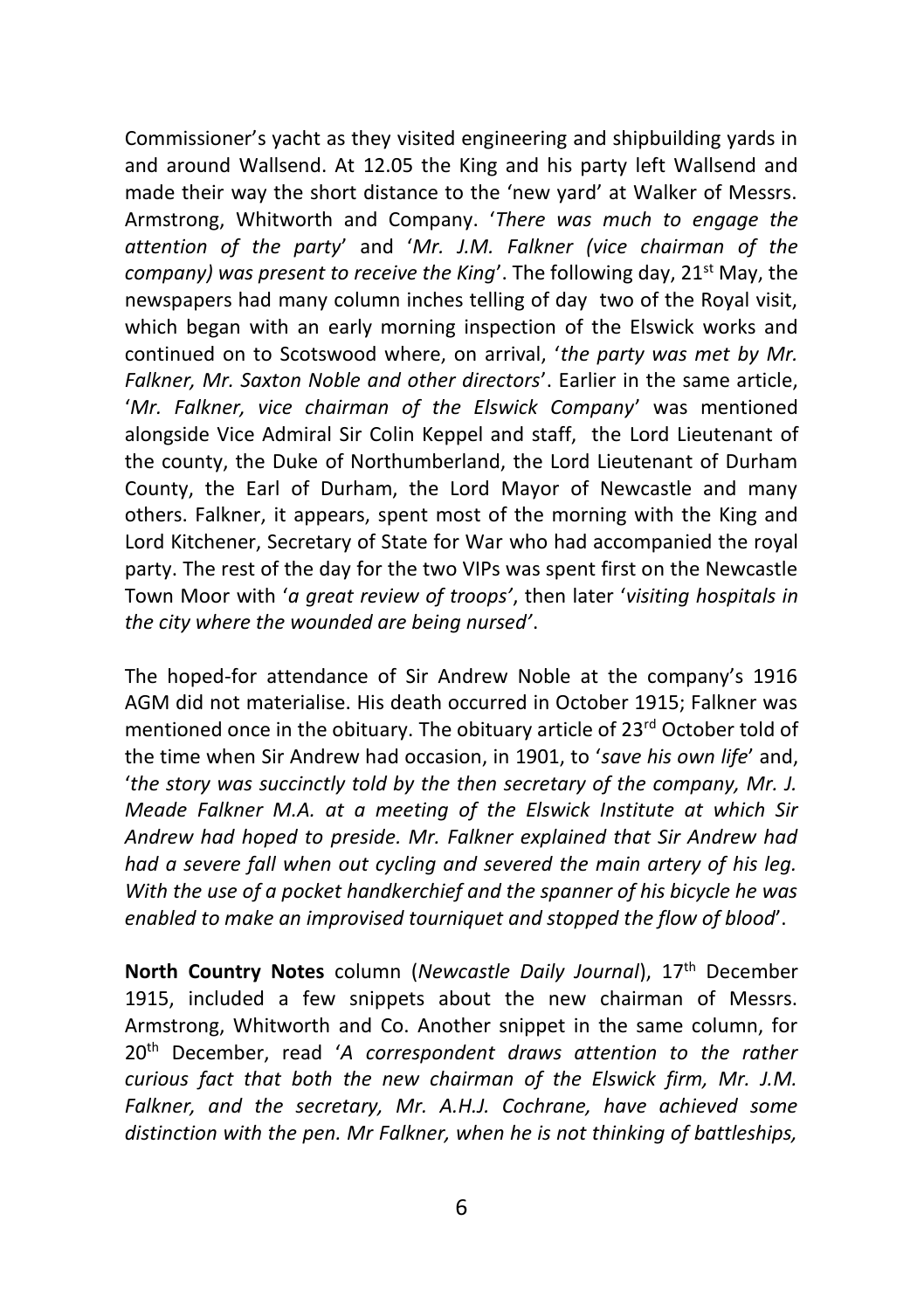*guns and shells, writes charming novels. Mr. Cochrane, similarly, turns out very neat, delightfully imaginative verse. Strange combinations, surely*!'

The 22<sup>nd</sup> December 1915 was an important day for Falkner. It was now the turn of the Minister of Munitions to visit Newcastle and with it the first official outing (that we know of) for the new chairman. This was a whistlestop visit and there was only time in the late afternoon and evening for the minister to air his views and to '*urge upon local trade unions the imperative and immediate necessity for the dilution of labour to a far greater extent than is at present the case on Tyneside'.* The *Newcastle Daily Journal* reported that '*Mr. Lloyd George arrived a few minutes before four o'clock in the afternoon and was met on the platform by the Lord Mayor (Mr. George Lunn), Mr. J.M. Falkner, (chairman of Messrs. Armstrong, Whitworth and Co.)*. Together with local politicians (and other Government personnel) the party '*left immediately for the Elswick works*'. The report in the newspaper on 23<sup>rd</sup> December was a fairly short one as, despite Lloyd George holding a conference in Rutherford College that evening (with 900 in attendance) there is no mention of Falkner – but no mention of anyone else either, as '*the representatives of the press were not admitted*'. Mr. Lloyd George stayed overnight at the Mansion House as the guest of the Lord Mayor and travelled next day to Glasgow to confer with the Clyde workers.

It was almost seven weeks into the new year  $(16<sup>th</sup>$  February 1916) before Falkner's name occurs again in the press. The previous day the Newcastle and Gateshead Gas Company had held their AGM in the Board Room of their Grainger Street West offices. The attendance was described as 'large'; there was no involvement from Falkner during the meeting until towards



**The offices of the Newcastle and Gateshead Gas Company c.1910 (right side, left picture) (2); pictured right are the offices of the Newcastle and Gateshead Water Company in 1898 (3).**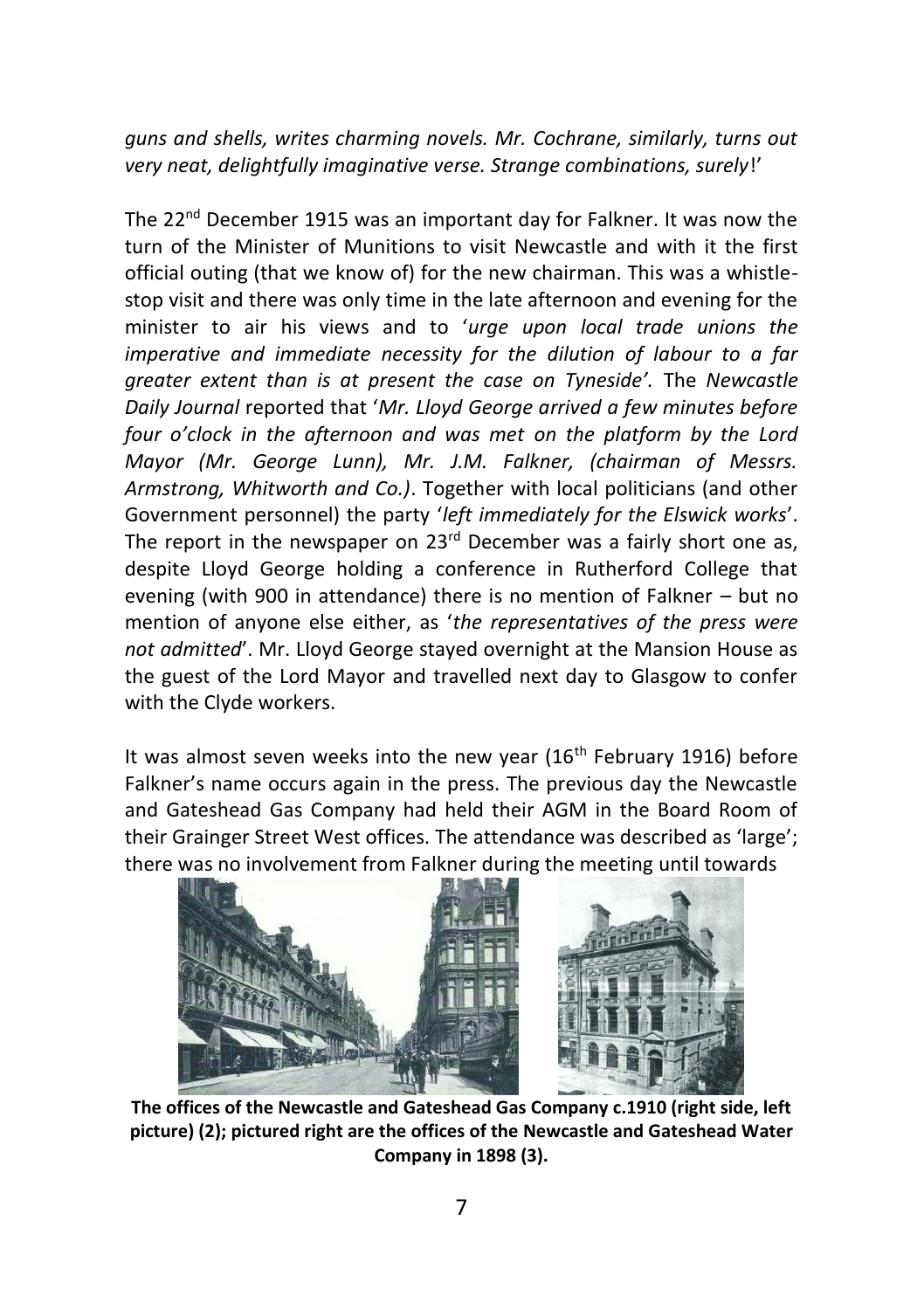the close when, in reply to a proposal from the chair regarding the payment of dividends, 'Mr. J.M. Falkner seconded, and it was agreed to'. Falkner, Alderman L.T. Penman and Colonel W.H. Ritson were then reelected as directors.

Was Falkner becoming a 'utilities man'? On 22<sup>nd</sup> February 1916 the newspaper carried an account of the Seventy-First Annual Report of the Newcastle and Gateshead Water Company. The second last paragraph read as follows: '*Since the last annual meeting the directors have had to deplore the death of their late chairman, Sir Andrew Noble, Bart., who was director for 32 years, and who enjoyed the confidence and esteem of his colleagues and proprietors. Pursuant to the Act of Parliament, the directors have appointed Mr. John Meade Falkner, chairman of directors of Sir W.G. Armstrong, Whitworth and Co., Ltd. to fill the vacancy thus created*'.





 **Northumberland War Hospital (4) Banqueting Hall, Jesmond Dene (5)**

'*The theatre of the Northumberland War Hospital on Saturday night was crowded with wounded soldiers*' (*Newcastle Daily Journal*, Monday, 13th March 1916). Strange as it might seem, they might have been pleased to be there, as they were soon to be the beneficiaries of gifts of X-ray apparatus and other items that were needed on the wards of the hospital. These gifts were funded by the Elswick Workmens' Relief fund and were '*handed over by Mr. J.M. Falkner, (chairman of the directors of Messrs. Armstrong, Whitworth and Co.) and were accepted on behalf of the hospital by Colonel Adams (officer in command)*'. More gifts followed, with the newspaper reporting that '*thanks to the generosity of Mr. Falkner, the soldiers were liberally supplied with tobacco and cigarettes, while each man also received a packet of chocolate*'. Falkner then gave a two-part speech: the first part telling of the origins and workings of other beneficiaries of the fund, and the second part on his current thoughts and feelings on the '*ennobling effects of the war*'. Colonel Adams' speech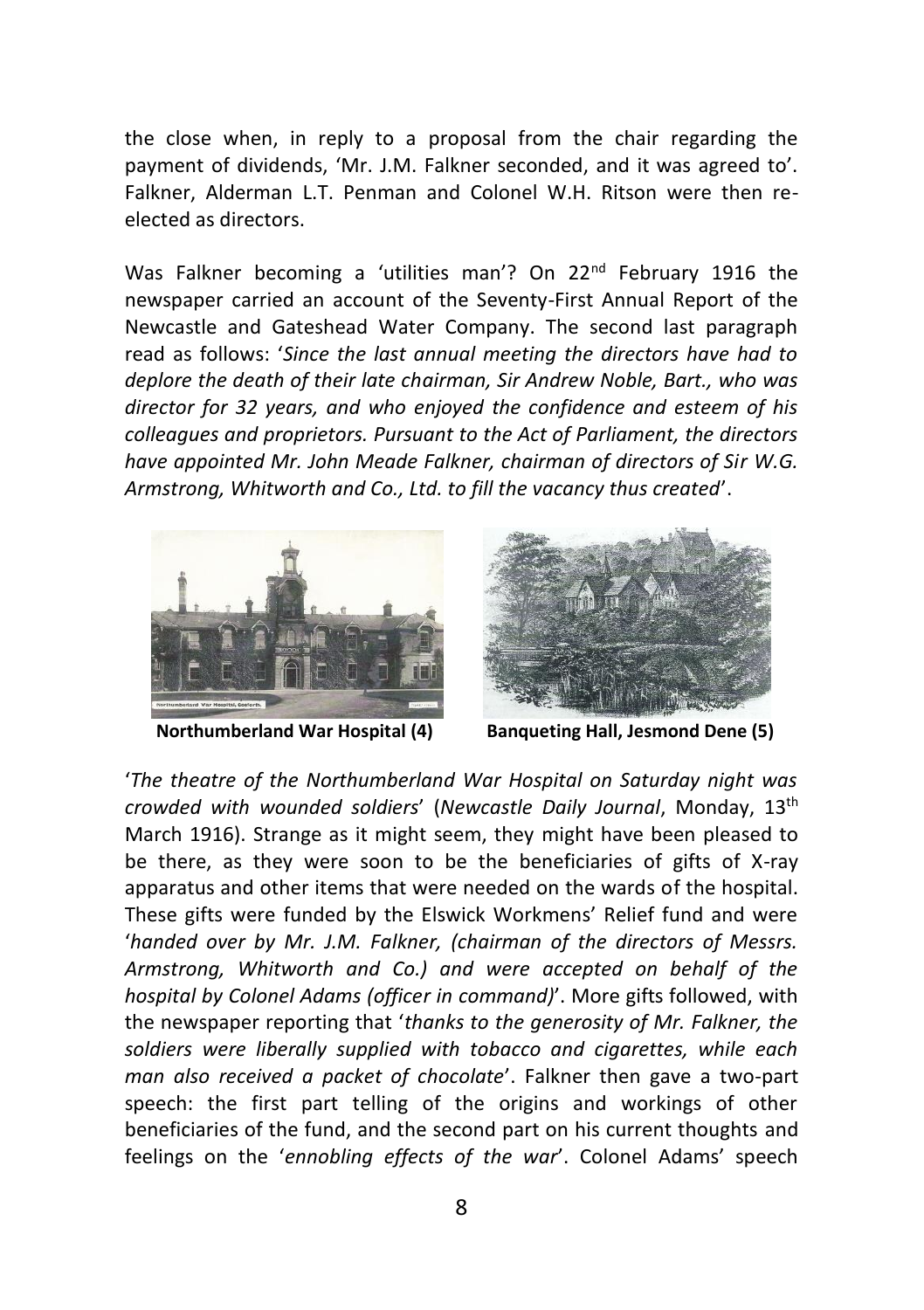included thank you's to the '*generosity of the Elswick workers*' and to the committee for '*all they had done*'. The speeches ended when '*a hearty vote of thanks was accorded to Mr. Falkner*'. (The John Meade Falkner Society Newsletter No. 44 covered this same story – with the second part of JMF's speech quoted in full.)

Eleven months and three weeks after Falkner had escorted Lord Kitchener around the Elswick and Scotswood works, he was now having to make his way through the doors of Newcastle Cathedral to join a large congregation for the latter's memorial service. The report in the newspaper for 14th June 1916 began with 'There have been many notable services held within the sacred precincts of Newcastle Cathedral, but few, if any, can be said to have surpassed that of yesterday from the point of view of impressiveness, or in regard to representative character'. In amongst a huge list of names of the great and the good was 'Mr. J.M. Falkner (chairman Armstrong, Whitworth and Co.)'.

The newspapers of  $13<sup>th</sup>$  July 1916 reported on a visit to Newcastle of representatives of the Parliaments of the British Dominions of Canada, Australia, South Africa, New Zealand and Newfoundland. Shortly before 10 o'clock '*the visitors proceeded in motor cars to the Scotswood Works, where they were received by Mr. J. M. Falkner, chairman of Sir W.G. Armstrong, Whitworth and Co. and other* directors'. The Colonials were then shown the Elswick Works and from there boarded the Tyne Commissioners' steamer to travel down the river for luncheon at the Armstrong Naval Yard, to be followed by an inspection of the new Walker shipyard. Other (rival) shipbuilding yards were visited on the south side of the Tyne before evening festivities commenced in the Banqueting Hall, Jesmond Dene. This time, according the report, Falkner was in attendance and he heard an endless amount of speeches and toasts. After a short speech by Mr. Alfred John Hampson, MP (Australia), Falkner and Mr. C. Mure Ritchie responded.

The **North Country Notes** column reported that, on 4<sup>th</sup> August 1916, '*Mr. J.M. Falkner (chairman of the directors) presided yesterday at the ordinary general meeting of Armstrong, Whitworth and Co., Ltd*'. Elsewhere in the newspaper it stated that proceedings only lasted a few minutes before the meeting, which was only arranged to satisfy the Companies Act, was adjourned. Falkner's opening comments were '*that the meeting stand*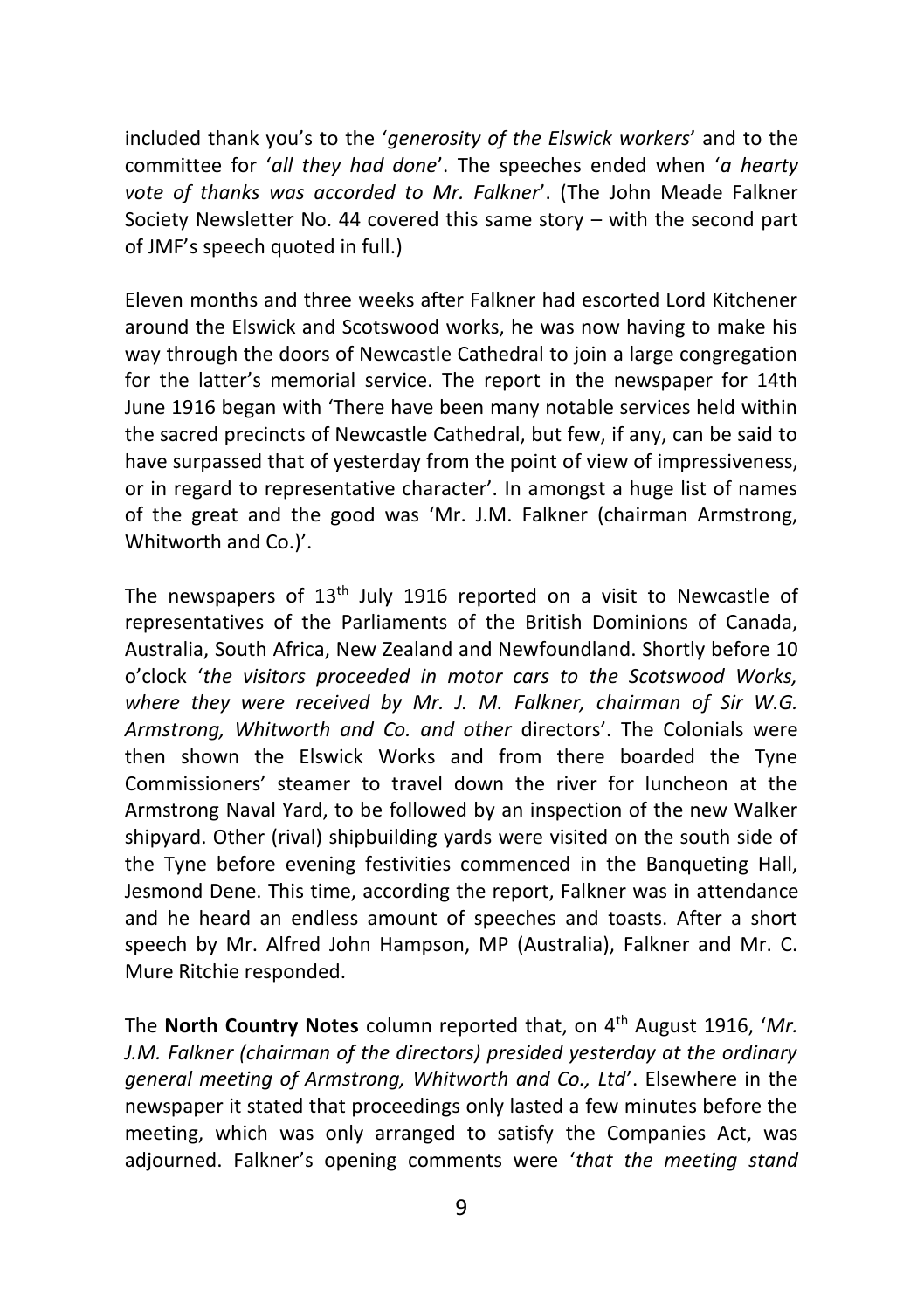*adjourned until such time that the accounts for the past year were ready for presentation*' and that he '*did not think he need add anything to the motion*'. He also felt that '*the shareholders would understand how it came about* (as the firm) *had a mass of intricate problems to deal with to satisfy two public authorities*' (the Minister of Munitions and the Inland Revenue). Both of these required separate accounts and this was why '*the balance sheet was not ready for presentation*'. Mr. John H.B. Noble seconded, and the resolution was agreed to.



 **JMF pictured front row, second right JMF on the far right ("I.C." photo)**



**Pavilions for the Wounded** was the headline to an article in one local newspaper on Monday, 25<sup>th</sup> September 1916. The 1<sup>st</sup> Northern General Hospital (Armstrong College) had, on Saturday, received the gift of two outdoor pavilions. One was the gift of James Knott in memory of his son, Major Leadbitter Knott, who had recently been killed in action. (In memory of two of his three sons who lost their lives in the war, the Sir James Knott Trust Fund was set up. It still exists today and currently makes annual payments of around £1 million to registered charities.) The other was the gift of the committee of the Elswick and Scotswood Workmen's War Relief Fund, Allies' Hospital Fund, and Soldiers' Comforts Fund. In front of a '*numerous gathering'* the two pavilions were opened; the first by the Sheriff of Newcastle on behalf of Mr. Knott, the second by Falkner '*on behalf of the Workmen's Committee*'. Tea was provided, Spencer's Steel Works Band was in attendance, and wounded soldiers were there to receive another distribution of cigarettes and tobacco. The above was the first newspaper picture of Falkner since his appointment as chairman.

Details of the twenty-first Report of Sir W.G. Armstrong, Whitworth and Co. were published on 30<sup>th</sup> November 1916. Comments on large sums of money (balances in hand etc.), '*share dividends*', '*excess profits duty*', '*munitions levy*', an '*increase in the amount to be written off in depreciation of plant and machinery*', a '*tribute to all of the good work*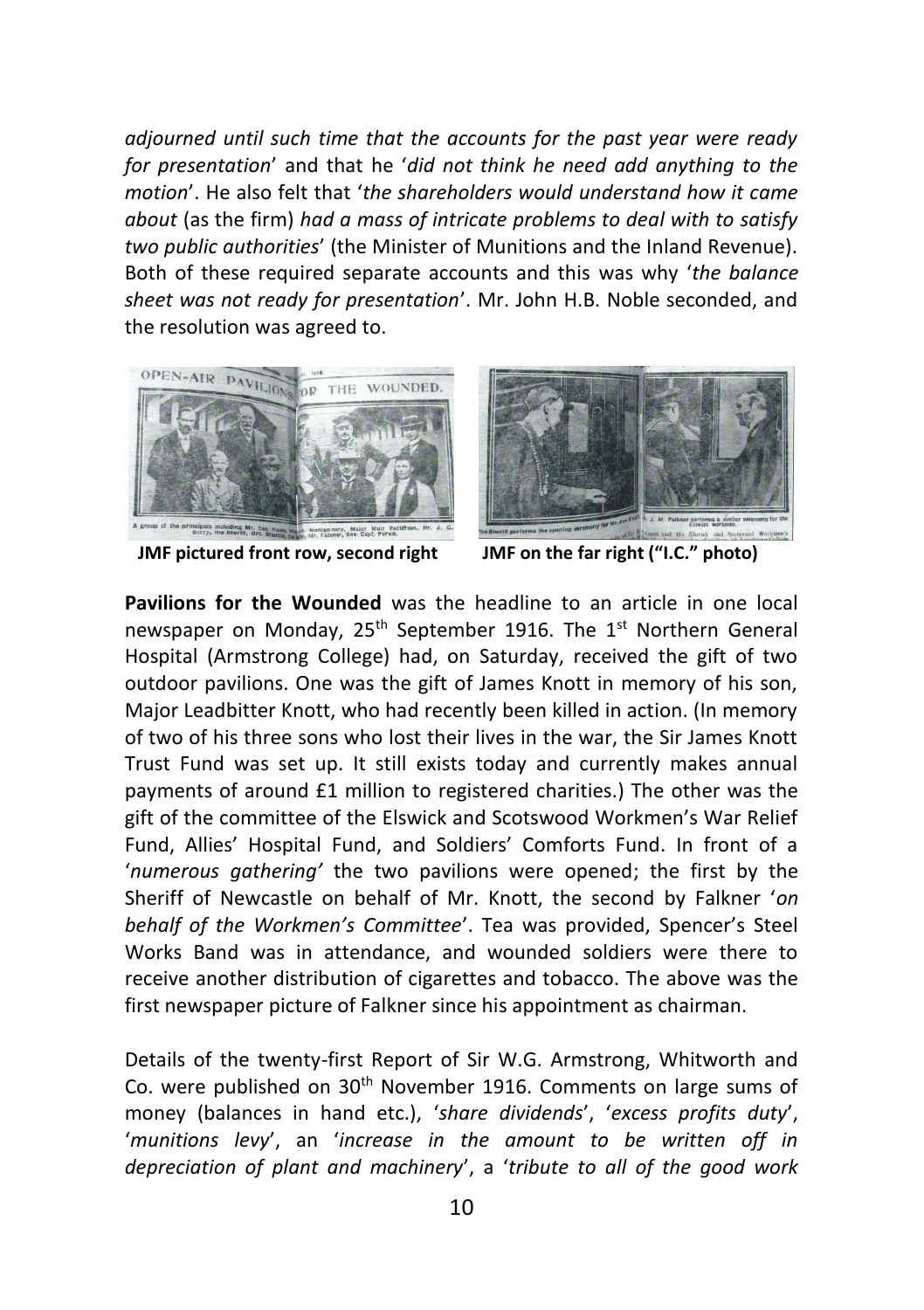*done by those in the company's service*', all came before some kind words of appreciation for their late chairman, Sir Andrew Noble. The report then followed with the words '*Mr. J.M. Falkner has been appointed chairman of the board'.* Musical chairs involving past, present, and future directors was the penultimate item before the company's auditors '*offered themselves for re-appointment*'; this ended the report.

The 15th December 1916 saw business matters continue with the *Newcastle Daily Journal carrying the report on the 22<sup>nd</sup> ordinary general* meeting of Armstrong, Whitworth and Company, Ltd, with the venue being the Elswick Mechanics' Institute. Falkner presided and, after dealing with the balance sheet, then made reference to Sir Andrew Noble's death, suggesting that, although they had been '*prepared for the end, it came at last as a shock* (before saying) *here seemed an irony in the time of his death – that a man who had spent all his life in preparation for war should fail at the beginning of the greatest war the world has ever known – that the man to whom the science of explosives owed more than to anyone else should die when the fate of Europe was to be decided by explosives*'. Other comments were made on various other ironies and coincidences involving the deaths of Lord Armstrong and Sir Andrew, before Falkner tackled a number of important items, which were:

**Problems to be Faced:** This subject brought comments on finance, manufacture, labour relations with the government, difficulties in completing a balance sheet, and depreciation in value of machinery. On this last point Falkner said '*we shall give constant attention as occasion arises*'.

**Reply to Allegations:** Falkner stated that *'the balance sheet was the best possible answer to allegations so often made against armament firms of exploiting the country's necessity*' and that '*such charges are easily made…*  sometimes *they are merely ignorant*' and '*it is difficult to find time or opportunity to refute them*', before finishing with '*our business is to put all energies into war, and to leave controversy till afterwards*'.

**Foreign Work Set Aside:** On this Falkner told of foreign and commercial work having been set aside to meet the country's requirements, with his most important points being '*our only customers are the British Government, patriotism forbids us to refuse orders except under exceptional circumstances*'.